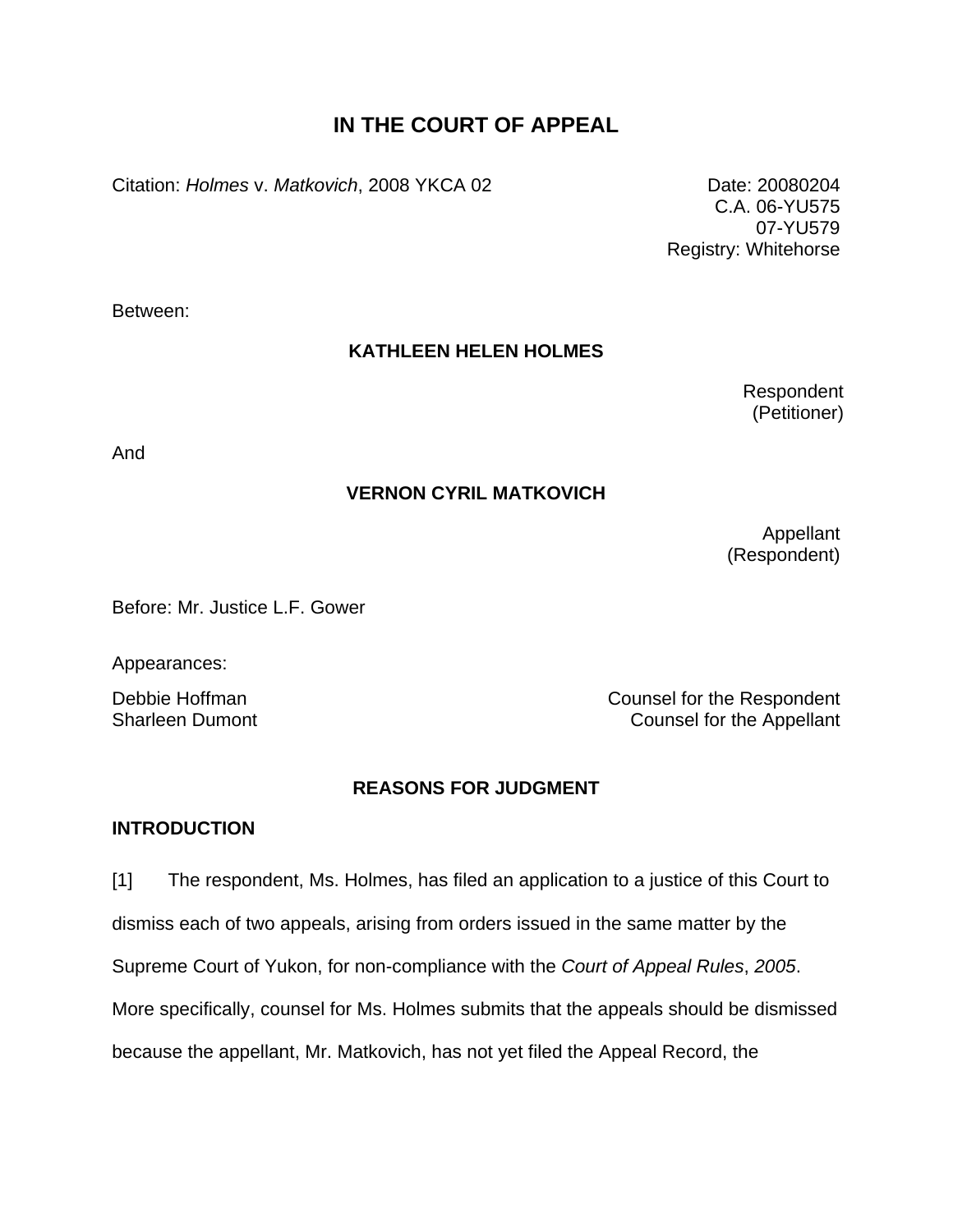transcript, the Appeal Book or the factum within the timelines required by the *Rules* in either appeal.

[2] The first appeal, chronologically, is an interlocutory appeal, in which the notice of appeal was filed February 7, 2007. The notice of appeal in this matter simply indicates that it is an appeal from a chambers judgment of Mr. Justice Veale made January 8, 2007 and that it is a family law matter, but no further particulars or the grounds of appeal are provided.

[3] The notice of appeal in the second appeal was filed April 27, 2007 and is from the judgment of Veale J. on March 30, 2007, following the trial of this matter. This notice of appeal clearly sets out the various orders made by Veale J., which dealt with the issues of the division family assets, spousal support, child support and special costs, and further sets out the grounds of appeal. In this matter, which I will refer to as the "judgment appeal", the appellant has also filed a cross-application seeking to extend the time for the filing of his Appeal Record, which is the first of the filings required by the *Rules* after the notice of appeal.

# **ISSUE**

[4] On each of the applications by the respondent and the cross-application by the appellant, the test is essentially the same:

- 1. Was there a good faith intention to appeal?
- 2. When was the respondent informed of the intention?
- 3. Would the respondent be unduly prejudiced by an extension of time?
- 4. Is there merit in the appeal?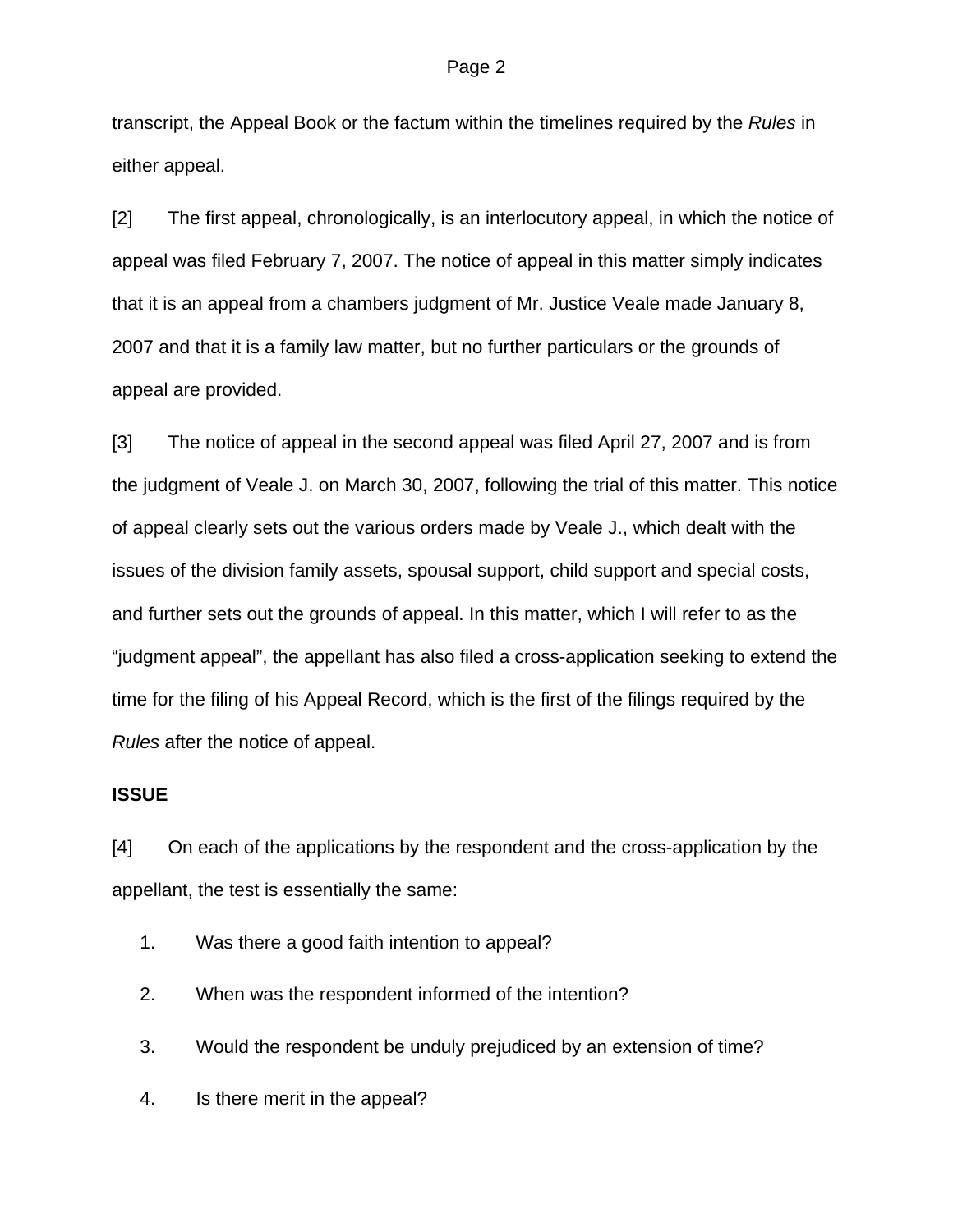5. Is it in the interest of justice that an extension be granted?

#### **BACKGROUND**

[5] The history of the proceedings in the Supreme Court is relevant to the good faith of the appellant and whether it is in the interest of justice to allow the extension of time.

[6] Ms. Holmes and Mr. Matkovich separated on or about December 3, 2005, and although the petition for divorce was not filed until July 17, 2006, Ms. Holmes' counsel made requests for the disclosure of detailed financial information from Mr. Matkovich beginning in January 2006.

[7] Receiving no answer from Mr. Matkovich, Ms. Holmes' counsel made an application to the Supreme Court on July 18, 2006, to compel the disclosure sought. At that time Veale J. ordered that Mr. Matkovich file his financial statement, setting out his personal, family and corporate assets and debts, and deliver a filed copy of that statement to Ms. Holmes' counsel by August 3, 2006. Mr. Matkovich failed to comply with the terms of that order.

[8] At a pre-trial conference on October 5, 2006, Mr. Matkovich remained in breach of the July 18, 2006 order and Veale J. gave him a further opportunity by ordering that he produce the specified information by October 20, 2006.

[9] Mr. Matkovich did file a financial statement on October 20, 2006, but it only addressed his personal employment income and did not include any information regarding his business and corporate assets, his placer mining claims, his mining equipment, his recreation equipment or his gun and ivory collections.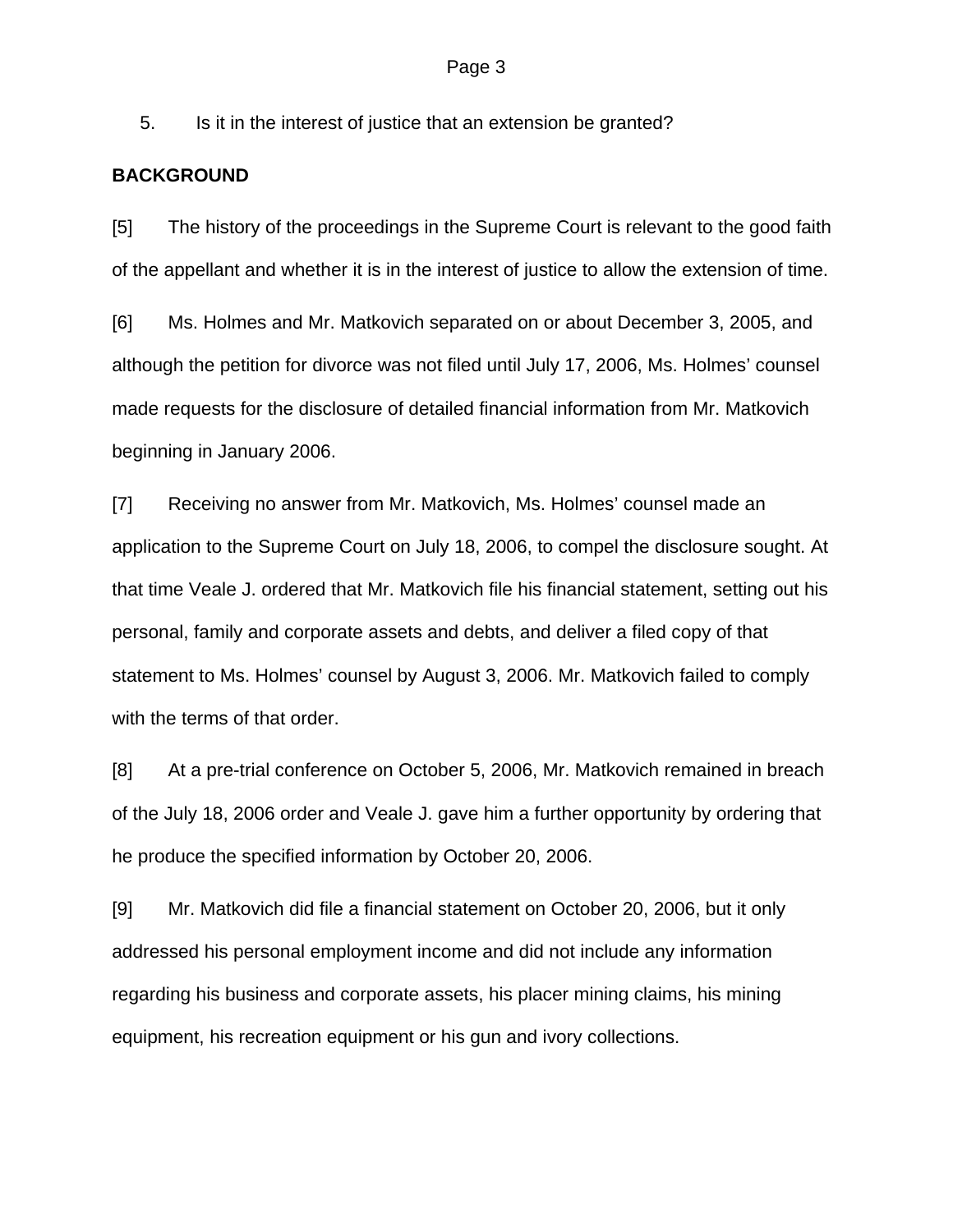[10] On December 13, 2006, counsel for Ms. Holmes applied to have Mr. Matkovich's answer and counter-petition struck. Rather than proceeding in that fashion, Veale J. ordered that Mr. Matkovich be allowed a further opportunity to comply with the court's orders of July 18 and October 5, 2006, and gave him until January 5, 2007 to do the following:

- 1. Pay the legal fees and disbursements of Ms. Holmes for all matters following the hearing on July 18, 2006, to and including the date of the hearing on December 13, 2006.
- 2. File a complete financial statement, as required in the July 18, 2006 order, including, but not limited to, full disclosure of the revenue, assets and activities of 19651 Yukon Inc., and the placer claims owned directly or indirectly by Mr. Matkovich and any verbal or written arrangements with Klondike Star Mining Corporation and the value of such arrangements.
- 3. Provide his List of Documents and the documents themselves to Ms. Holmes' counsel.

Mr. Matkovich was further warned that failure to comply may result in a finding of contempt of court and having his answer and counter-petition struck. The matter was then adjourned to January 8, 2007.

[11] On that date, Veale J. noted that Mr. Matkovich had not paid the special costs of Ms. Holmes, as previously ordered. Further, the amended financial statement filed by Mr. Matkovich on January 5, 2007 was unsworn and contained the same information as in his previous financial statement, despite his own documentation confirming that he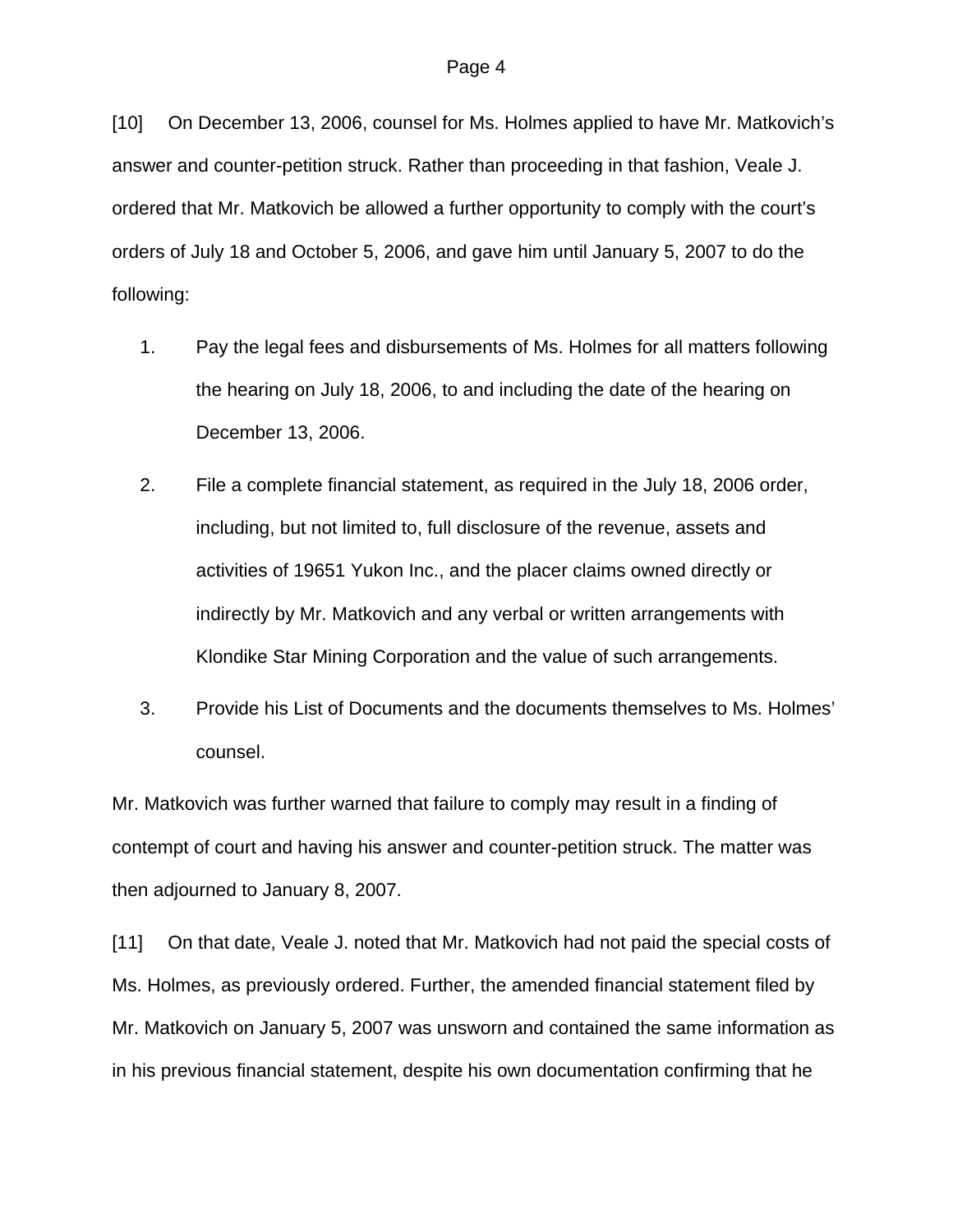had received dividend income from 19651 Yukon Inc. in the amount of \$40,000. He failed to list his placer mining claims and their value in this statement and had not disclosed his arrangement with his partner in 19651 Yukon Inc. He also had not included a value of his ivory and gun collections nor the amount of a debt owed to his sister. He estimated the value of his stocks and bonds at \$3,000, but without any further explanation.

[12] The list of documents provided by Mr. Matkovich on January 5, 2007 was the first production of documents by him since the demand for such production by Ms. Homes' counsel in January 2006. While it provided tax returns 2002 to 2004, it only included a draft return for 2005, without any T-4 information. No banking information for himself or 19651 Yukon Inc. was supplied. The information coming from the accountant for 19651 Yukon Inc. was only provided on a "draft basis", because of a stated lack of supporting information. It was also noted that the company had not reported any federal income tax, despite operating since 2001.

[13] Veale J. concluded on January 8, 2007 that Mr. Matkovich had not complied with the three previous orders for financial disclosure and that Ms. Holmes was deprived of her opportunity for a fair trial as a result. For those reasons he ruled:

> "… I find it appropriate to strike Mr. Matkovich's Answer and Counter-Petition and order that the trial proceed on an uncontested basis." (para. 31, Reasons for Judgment)

[14] At the hearing on December 13, 2006, Mr. Matkovich's counsel, Ms. Murrin, who advised throughout that she was never retained as trial counsel, informed the Court that trial counsel had been retained and that she expected to be in contact with that trial counsel the following day.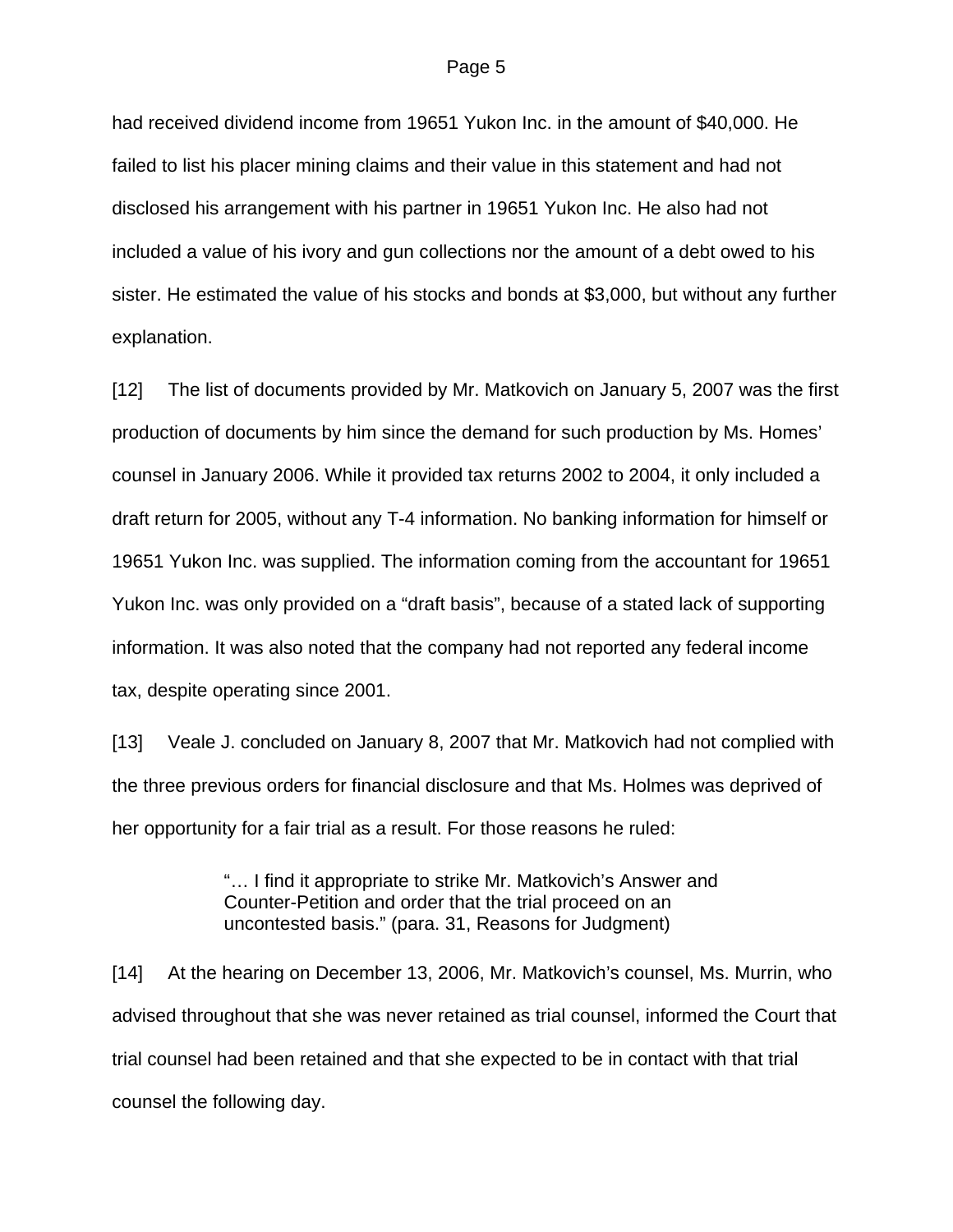[15] At the hearing on January 8, 2007, trial counsel still had not been retained.

Mr. Matkovich was noted to have been in Brazil and there was no evidence that he would be returning for the trial, which was then scheduled to commence on January 29, 2007.

[16] For reasons which are not clear from the affidavit material filed on these

applications, the trial did not take place until March 29 and 30, 2007. Mr. Matkovich was

not represented at the trial and no evidence was given on his behalf, although the

financial information he had filed to that point was used and relied upon by Veale J.

# **JURISDICTION**

[17] As was noted by Veale J. in *Versluce Estate* v. *Knol*, 2007 YKCA 13, at para. 7,

there is no express power under the Yukon *Court of Appeal Act*, or the *Court of Appeal* 

*Rules, 2005*, to dismiss an appeal for non-compliance with the filing timelines under the

Rules. Nevertheless, Veale J. ruled that this Court does have such authority by

reference:

"… There is no express power under the *Court of Appeal Act* or Rules to dismiss an appeal but it is my view that s.1 of the *Court of Appeal Act* provides "the same powers, jurisdiction and authority" in this Court as "possessed immediately before January 1, 1971, by the Court of Appeal for British Columbia". That would incorporate by reference the power to dismiss an appeal as abandoned for failure to comply with an order extending time for various filings based upon the following sections of the *Court of Appeal Act*, R.S.B.C. 1960, c. 82:

# **Original Jurisdiction**

8. The Court of Appeal further has and shall exercise such original jurisdiction as may be necessary or incidental to the hearing and determination of any appeal.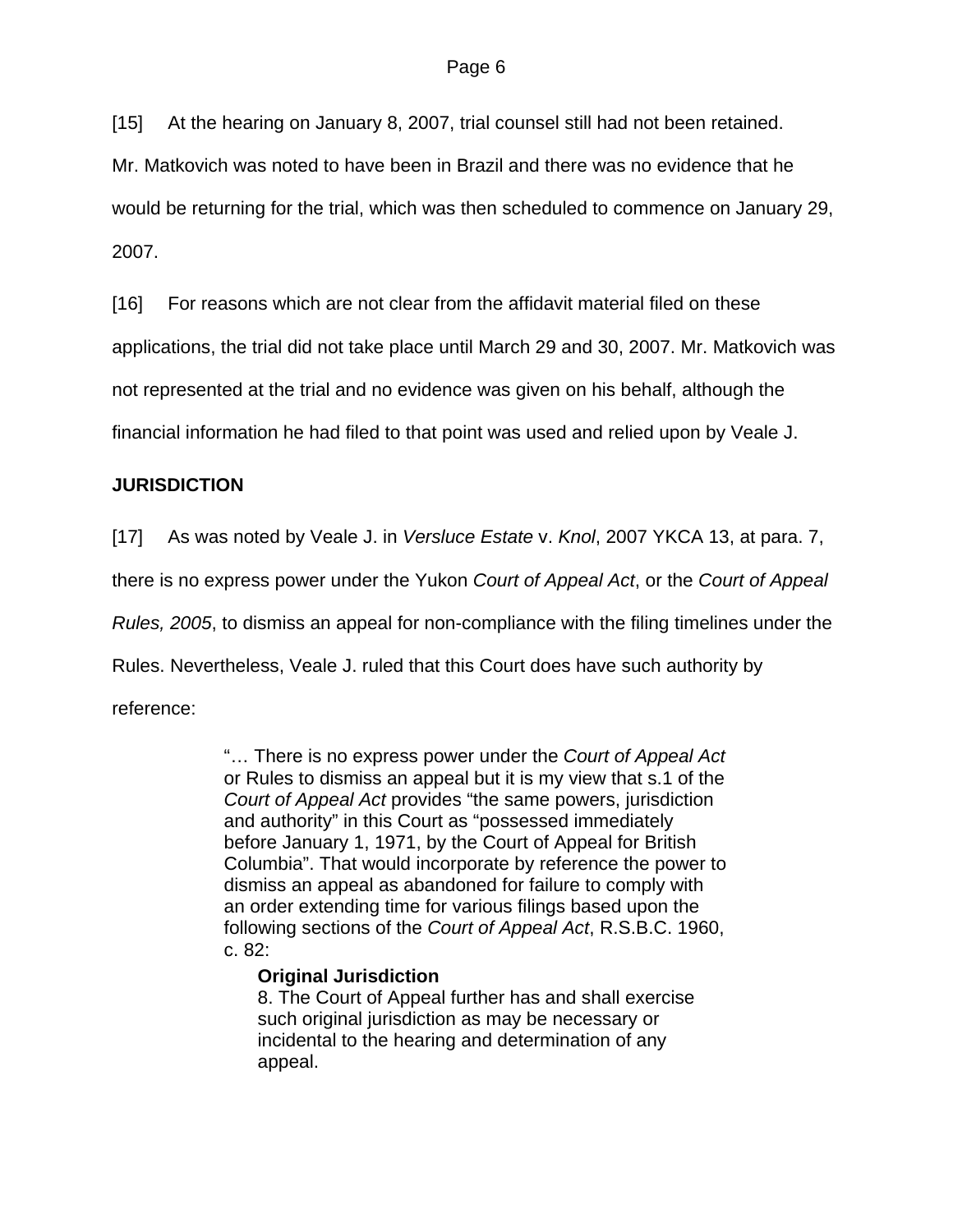### **Further powers**

9. For all the purposes of and incidental to the hearing and determination of any matter within its jurisdiction, and the amendment, execution, and enforcement of any judgment or order, and for the purpose of every other authority expressly or impliedly given to the Court of Appeal by this Act, the Court of Appeal has the power, authority, and jurisdiction vested in the Supreme Court.

[8] In addition, the Court of Appeal, although a statutory court without inherent jurisdiction, has the ancillary or implied jurisdiction to control its own process. See *United States of America* v. *Shulman*, 2001 SCC 21, at para. 33 and *United States of America* v. *Cobb*, 2001 SCC 19, at para. 37."

[18] Further, counsel for Ms. Holmes points out that, while there is no provision in Rules 19 or 20 (respecting the timelines for filing an Appeal Record and a transcript, respectively) for a judge to order "otherwise", that type of provision *is* found in Rule 21 (respecting the filing of a factum) and also in Rule 26 (respecting the filing of an Appeal Book). Thus, argued counsel, since Mr. Matkovich has failed to file *any* of these documents to date, then it should be open to me, as a justice of the Court of Appeal, to deny Mr. Matkovich the extension of time that he requires, as the preliminary step to the filing of his factum and his Appeal Book, and "otherwise" order that his appeals be dismissed.

[19] Technically, the notice of motion filed by Mr. Matkovich for an extension of time only seeks leave to file his "Appeal Record", in which case, there is no provision for a justice to "otherwise order" under the relevant rule, which is Rule 19. On the other hand, it is implicit in Mr. Matkovich's application for an extension of time that he will also require leave to file the transcript, and eventually his factum and Appeal Book in due course, in order to perfect this matter and have it ready for a hearing.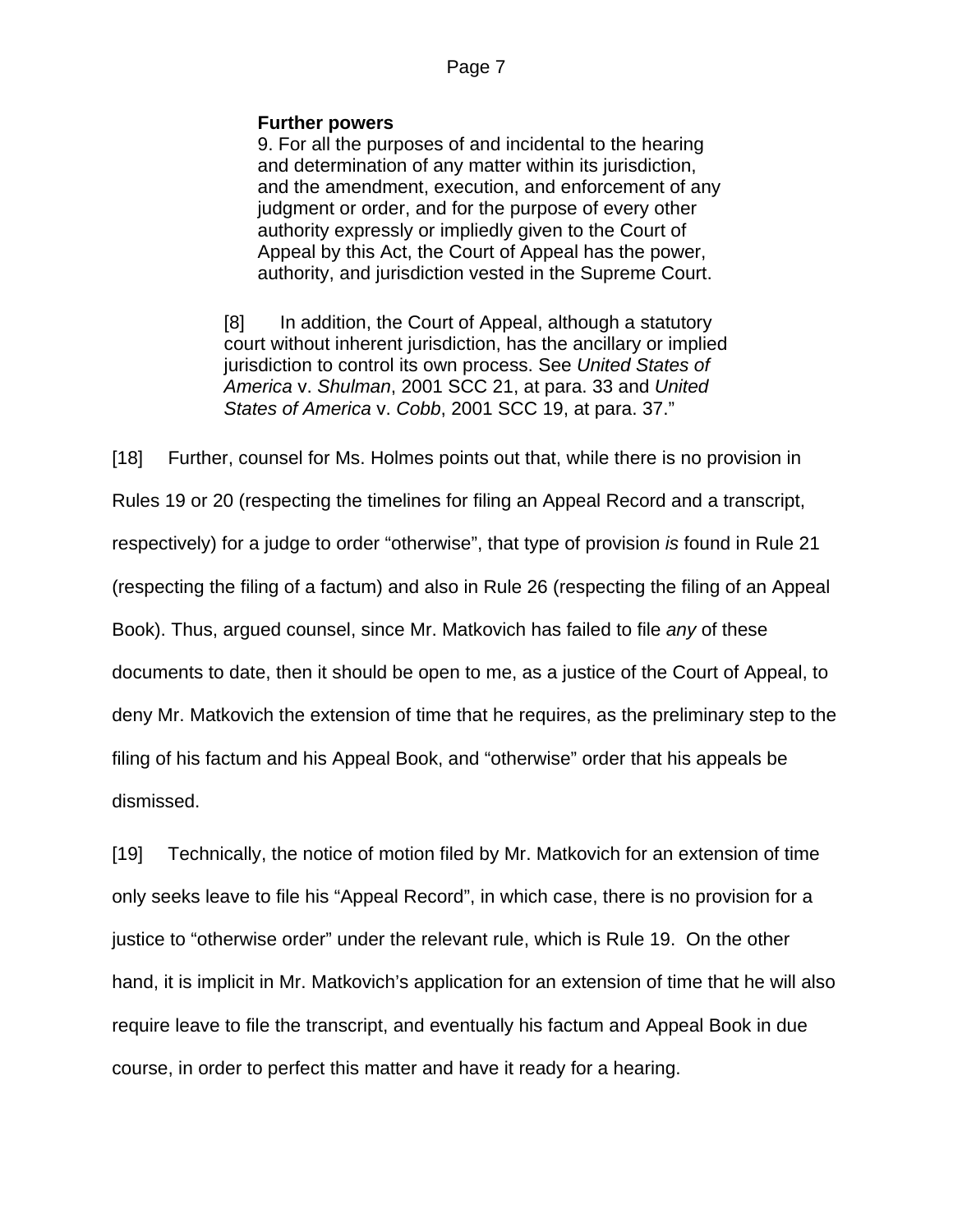[20] In any event, I am satisfied pursuant to the reasons given by Veale J. in *Versluce* 

*Estate* v. *Knol,* that I have the jurisdiction to consider both the applications to dismiss

and the application for an extension of time.

# **ANALYSIS**

[21] In *Mazhero* v. *Yukon (Human Rights Commission)*, 2002 YKCA 05, Vertes J.A.,

was deciding an application to dismiss a number of appeals brought by a self-

represented litigant under the former Yukon *Court of Appeal Rules (1974)*. At para. 12,

he observed:

"… A litigant is often excused for immaterial non-compliance with procedural rules. But that does not mean that the rules of procedure are not to be complied with at all. All litigation must be conducted in a manner that is fair to both sides. Procedural rules are intended to accomplish that aim. An appropriate balance must be struck to enable a personal litigant to proceed without prejudicing the other party's right to require that the rules of court be properly followed. Thus, while every court will take into account the lack of experience and professional training of the litigant, the litigant in turn must realize that implicit in the decision to act as his or her own counsel is the risk of the consequences that may flow from such lack of experience or training. This is particularly so where the litigant chooses to represent himself (as opposed to it being necessary due to an inability to obtain counsel)."

These comments are pertinent to the situation Mr. Matkovich now finds himself in, as he

was unrepresented by trial counsel at all material times.

[22] The five part test relevant to an application to extend time in civil matters is

stated in *Davies* v. *CIBC* (1987), 15 B.C.L.R. (2d) 256 (C.A.) and summarized as follows

in *Wilson* v. *Newcomb* (1998), 111 B.C.A.C. 239, at para. 24: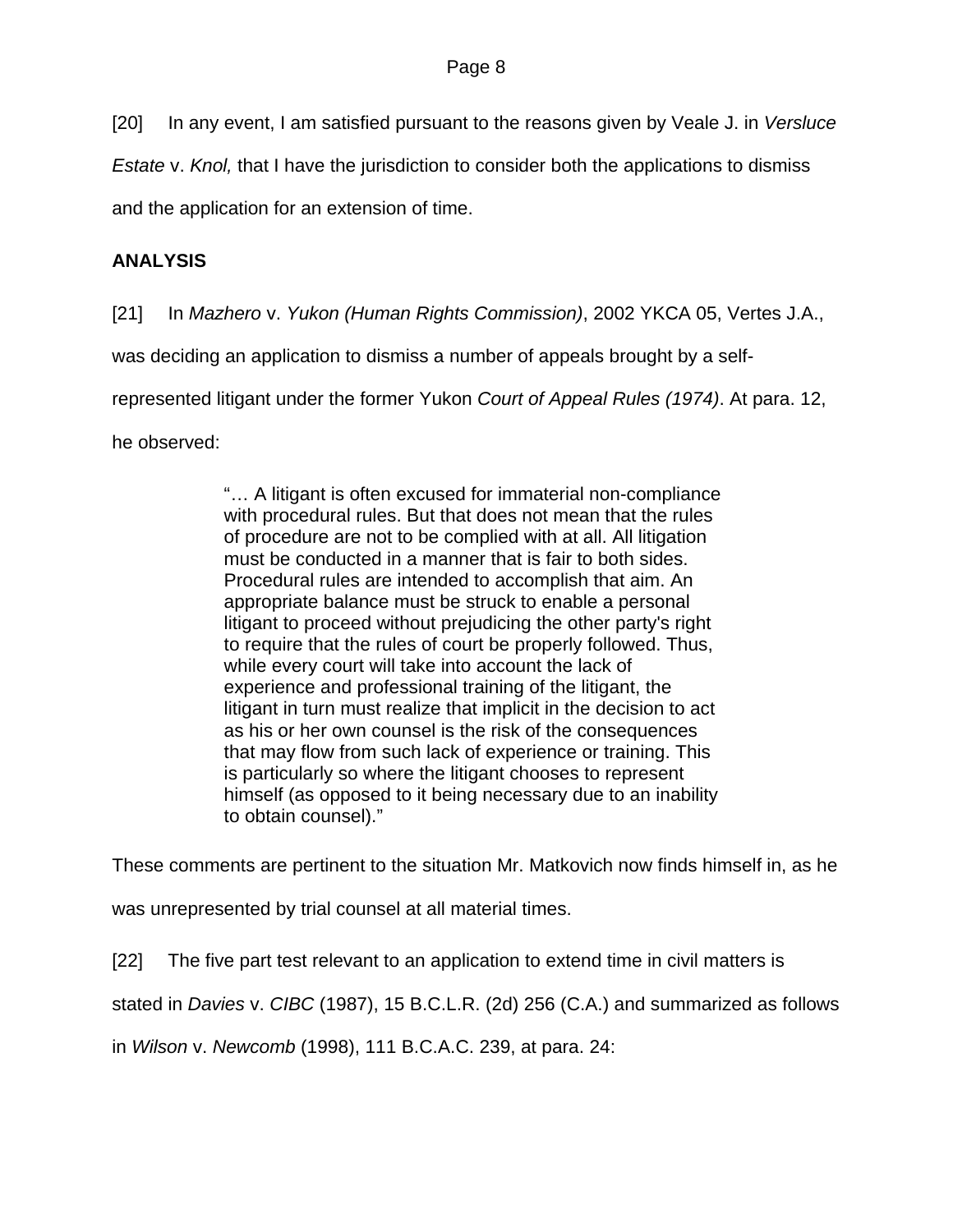"On an application to extend the time for taking a step necessary in the prosecution of an appeal, the following questions, with the necessary modifications, will generally be considered: (1) was there a bona fide intention to appeal? (2) when were the respondents informed of the intention? (3) would the respondents be unduly prejudiced by an extension? (4) is there merit in the appeal? (5) is it in the interest of justice that an extension be granted? The fifth question is the most important as it encompasses the other four questions and states the decisive question."

[23] It is common for an application to dismiss an appeal as abandoned, or as noncompliant with the *Rules*, to be countered with an application by an appellant seeking an extension of time. The test in *Davies* v. *C.I.B.C.* has been described as "a compendious guide to both applications": *Verlaan* v. *VonDeichman*, 2006 BCCA 389.

[24] However, the exercise of discretion in the application of this test is less stringent where the extension sought is for filing an Appeal Record, or other subsequent required filings, as opposed to filing a notice of appeal: *Hydrofuels Inc.* v. *Moran* (1993), 25, B.C.A.C. 139, at para. 9.

# **The Judgment Appeal**

[25] With respect to the first part of the five-part test, in the judgment appeal, the notice of appeal was filed within the 30 days allowed under the *Court of Appeal Act*. Although the trial concluded on March 30, 2007, the order confirming the trial judgment was not filed until May 28, 2007. Prior to that, Mr. Matkovich's appeal counsel, Mr. Albi, was in telephone contact with Ms. Holmes' counsel to discuss the appeal and a possible settlement thereof. That telephone conversation was followed by a letter from Mr. Albi to Ms. Holmes' counsel dated May 31, 2007, advising that Mr. Matkovich was in the process of having his accountant resolve certain tax issues, with a view to making a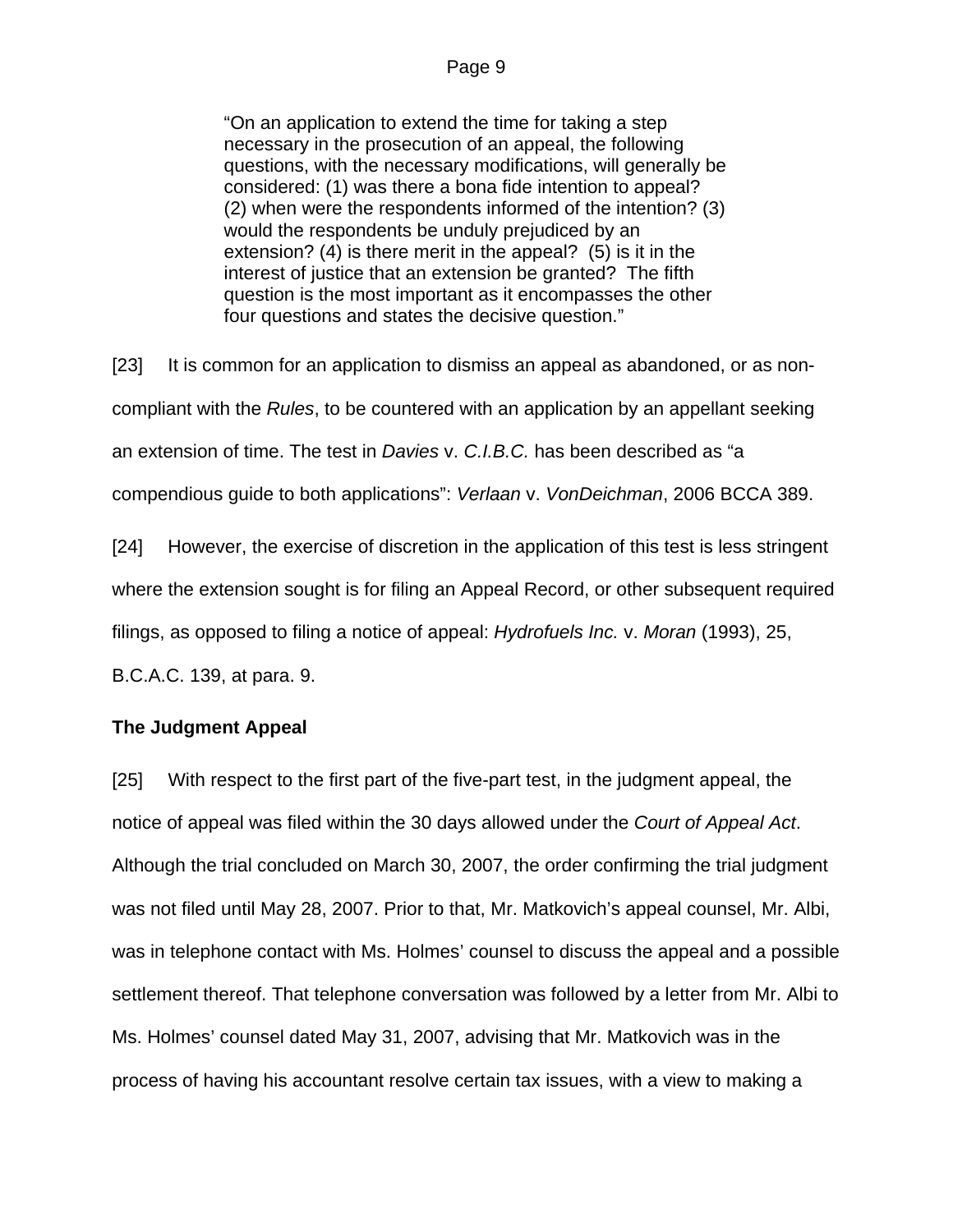formal offer of settlement. That letter also discussed certain aspects of the grounds of appeal, but indicated that Mr. Matkovich would prefer to negotiate a settlement, rather than engage in protracted litigation. Finally, and importantly, the letter concluded as follows:

> "If you [as written] client is not prepared to engage in a negotiation, please let us know. We will otherwise communicate with you further in due course."

[26] I say this is important because Mr. Matkovich's counsel on the application to extend time submitted that this was the reason Mr. Matkovich did not order an Appeal Record or a transcript, with a view to filing same within the timelines allowed under the *Rules*. He was, apparently, operating under the assumption that Ms. Holmes was prepared to negotiate the matter, rather than requiring him to pursue the appeal. [27] However, on July 18, 2007, Ms. Holmes' counsel wrote to Mr. Albi complaining

that they had not yet received the Appeal Record or the transcript and that they were

holding Mr. Matkovich to the Court of Appeal's timelines.

[28] On July 20, 2007, Mr. Albi responded with a letter to Ms. Holmes' counsel stating:

> "In our letter of May 31, we asked that you advise us if your client was not prepared to engage in a negotiation. Having not heard from you, we did not order the Appeal Record or Transcript. Having received your correspondence of July 18, 2007 we will now do so. In the circumstances, we request your indulgence having regard to the Court of Appeal timelines."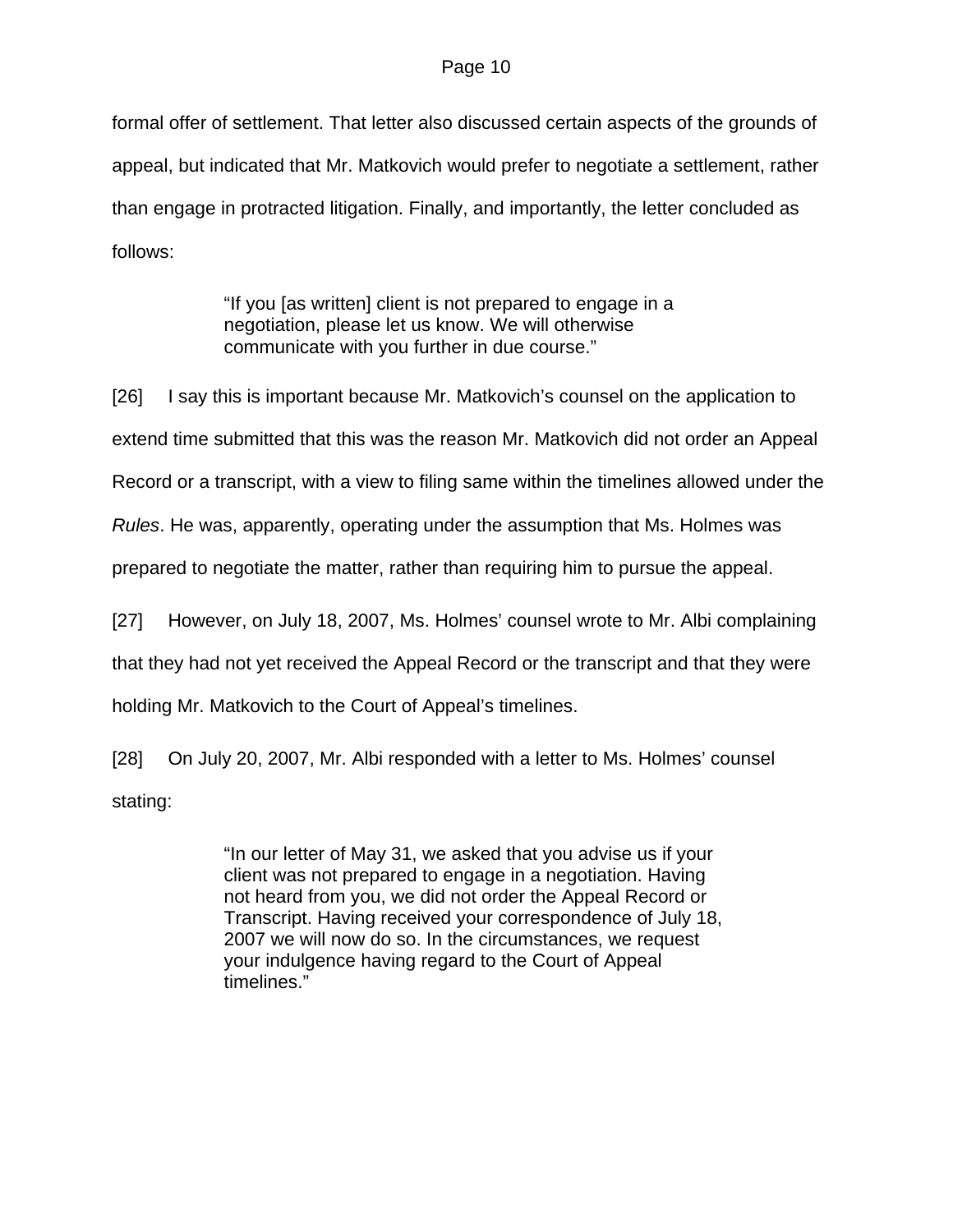The letter also provided some additional information on the status of Mr. Matkovich's dealings with his accountant and the difficulties that Mr. Matkovich was facing in obtaining information from his business partner in 19651 Yukon Inc.

[29] On July 27, 2007, Mr. Albi again wrote to Ms. Holmes' counsel providing a copy of correspondence from Mr. Matkovich's accountant, along with a financial statement for 19651 Yukon Inc.

[30] On October 3, 2007, Mr. Albi wrote to Ms. Holmes' counsel enclosing a copy of the Appeal Record and a draft consent order to allow him to file the document late. He also confirmed that he had recently received the transcript.

[31] On October 11, 2007, Ms. Holmes' counsel wrote to Mr. Albi advising that Ms. Holmes would not consent to the extension of the deadline for filing the Appeal Record (although the letter said "Appeal Book", this was obviously a technical error).

[32] On January 11, 2008, Ms. Holmes' counsel filed her application to dismiss each of the appeals for non-compliance with the *Rules*.

[33] On January 14, 2008, Mr. Albi filed his notice of application for leave to extend time on the judgment appeal. It is important to note that the affidavit of Mr. Matkovich filed in support of that application was sworn on December 3, 2007. Therefore, I am satisfied that Mr. Matkovich had formed a genuine intention to bring his application to extend time prior to receiving notice of Ms. Holmes' applications to dismiss.

[34] For these reasons, I am satisfied that Mr. Matkovich has met his onus in establishing a good faith intention to prosecute the judgment appeal.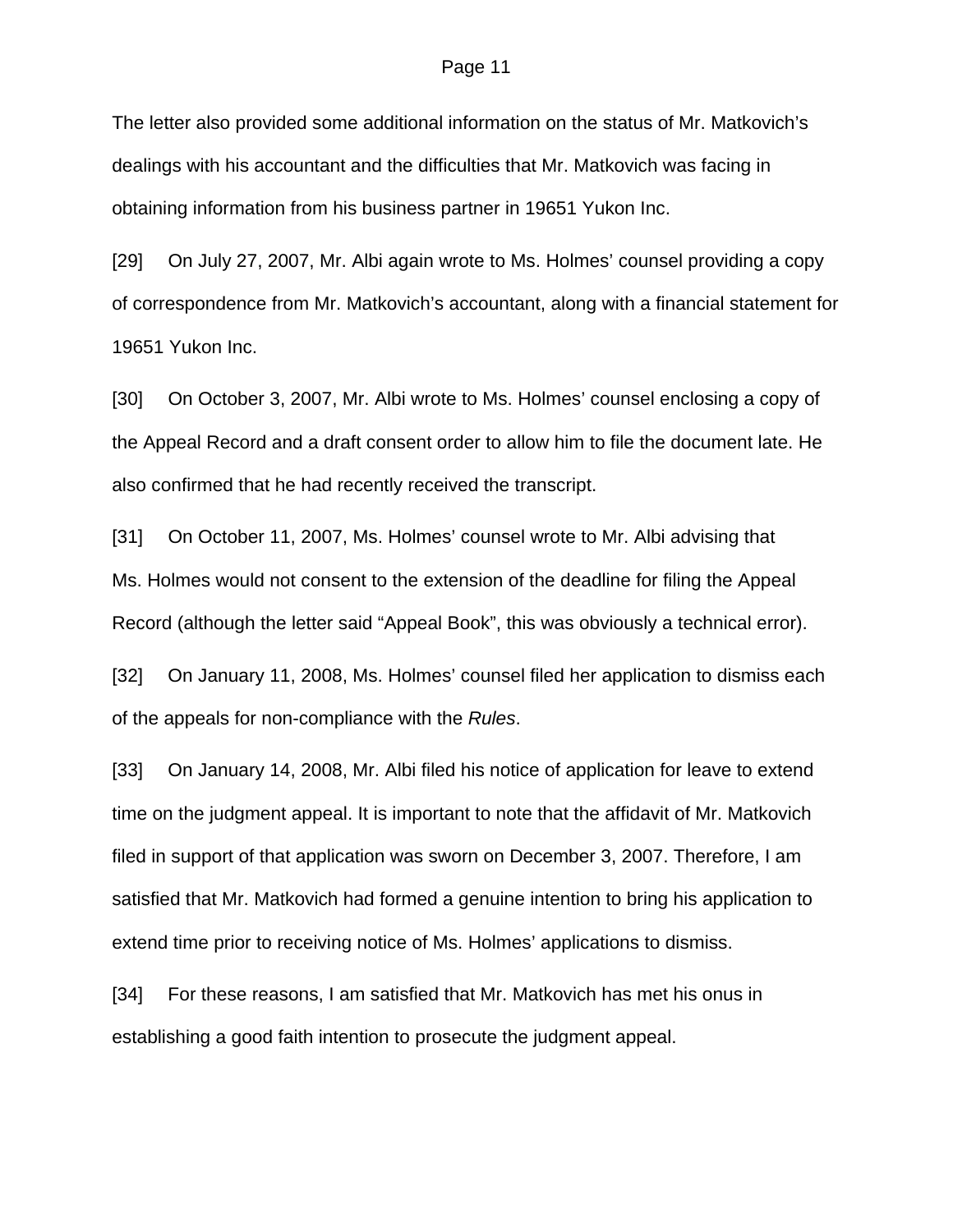[35] With respect to the second part of the five-part test, it is clear that Ms. Holmes was informed of Mr. Matkovich's intention to appeal the trial judgment as early as the telephone conversation between counsel on May 16, 2007, which was within the 30-day time limit for the filing of the notice of appeal.

[36] With respect to the third part of the test, while there is clearly prejudice to Ms. Holmes as a result of the delay, the existence of prejudice is not determinative of the matter: see *Greither* v. *Greither*, 2005 BCCA 339, at para. 20. Further, I find that it was not unreasonable for Mr. Albi to rely upon his letter of May 31, 2007, in expecting Ms. Holmes' counsel to let him know if she was no longer interested in negotiating a settlement of the appeal. That notification did not come until July 18, 2007, at which time Mr. Albi immediately took steps to order the Appeal Record and the transcript.

[37] There is no explanation on the record, or in the submissions of counsel on the applications before me, why the matter was not addressed before now, once Ms. Holmes' counsel had communicated in her letter of October 11, 2007 that she would not consent to the extension of time for filing the Appeal Record. I therefore treat the delay from October 11, 2007 to date as a neutral factor.

[38] Finally, there is merit in the submission by counsel for Mr. Matkovich that even if the Appeal Record and transcript had been filed within time, it is unlikely that the appeal itself would have been heard before the next sittings of the Court of Appeal in Whitehorse in May 2008. Therefore, in that sense, no time has been lost.

[39] With respect with the merits of the judgment appeal, the question here is whether the appeal is bound to fail, just as it is on the question of striking out an appeal as being vexatious, frivolous or entire without merit: see *Davies* v. *C.I.B.C.* at p. 262. I agree with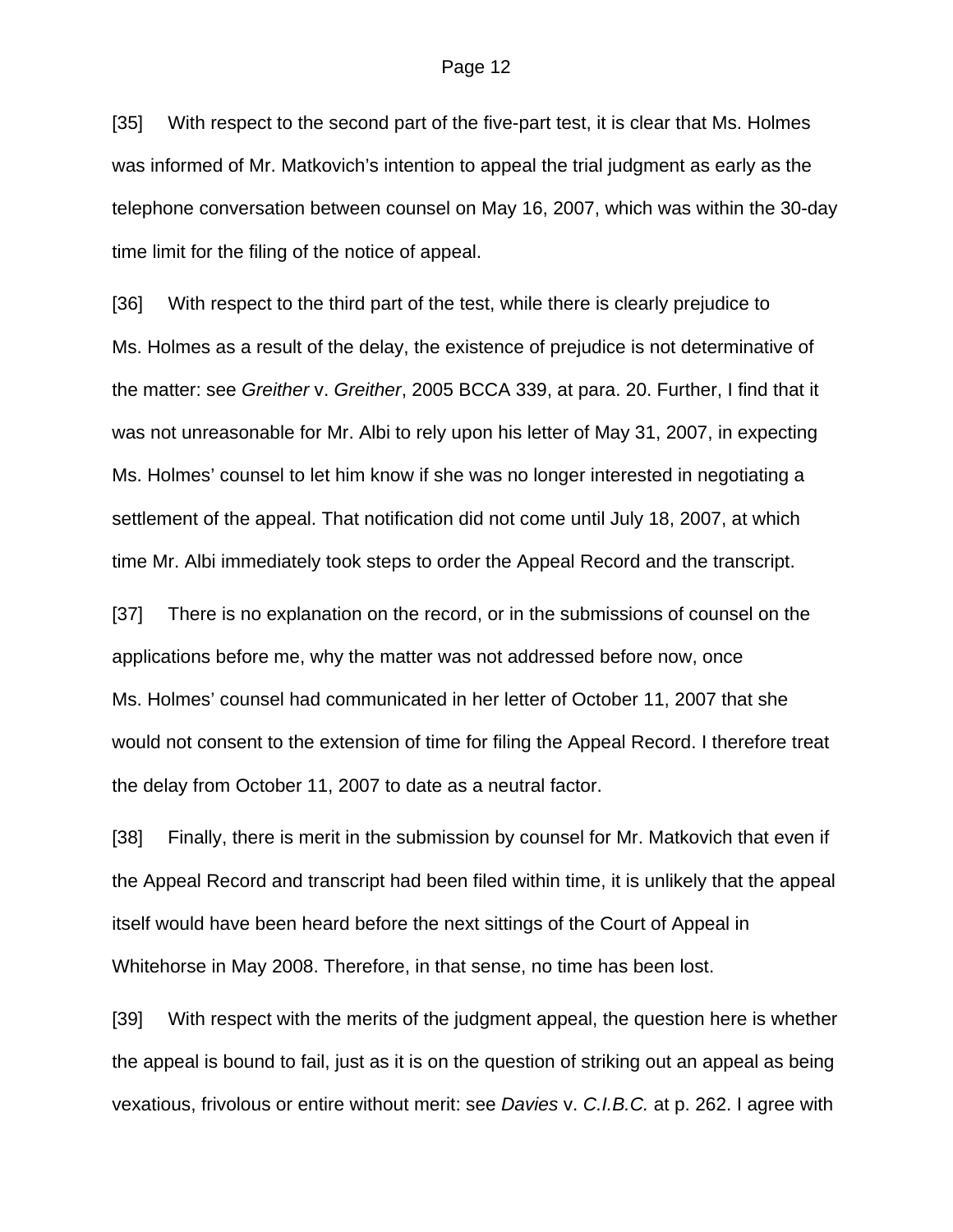counsel for Ms. Holmes that Mr. Matkovich will have an uphill battle in some respects, because certain of the grounds of appeal arise from the evidence of Ms. Holmes as to the parties respective contributions to the acquisition and maintenance of the family home, which Mr. Matkovich says was "inaccurate, incomplete or false". These are obviously issues of credibility which will be very difficult for Mr. Matkovich to argue successfully on appeal. It would seem that he is essentially seeking a new trial on such issues. However, I am unable to say that the appeal is bound to fail with respect to the tax and valuation issues which are addressed in Mr. Matkovich's affidavit.

[40] The final part of the five-part test is to determine whether it is in the interest of

justice that an extension be granted. I have already stated that the failure of

Mr. Matkovich to make fulsome and timely pre-trial disclosure of his financial

circumstances is relevant to this issue and is disturbing to say the least. Indeed, his

current complaints about the inaccuracies in the trial judgment and the tax

consequences to him are arguably due to his lack of diligence in getting the proper

information before the court in the first place. The following quote by Binnie J. in *Leskun* 

v. *Leskun*, 2006 SCC 25, at para. 34, seems particularly pertinent:

"In all of these circumstances, the appellant has a poor platform from which to launch an attack against the trial judge's conclusion regarding his assets and liabilities. As Fraser J. commented in *Cunha v. Cunha* (1994), [99 B.C.L.R.](http://ql.quicklaw.com/servlet/qlwbic.qlwbi?qlsid=C1djkGMTxSRMTEcg&qlcid=00002&qlvrb=QL002&UGET=Q0244750,BCJR)  [\(2d\) 93](http://ql.quicklaw.com/servlet/qlwbic.qlwbi?qlsid=C1djkGMTxSRMTEcg&qlcid=00002&qlvrb=QL002&UGET=Q0244750,BCJR) (S.C.), at para. 9:

 Non-disclosure of assets is the cancer of matrimonial property litigation. It discourages settlement or promotes settlement [as written] which are inadequate. It increases the time and expense of litigation. The prolonged stress of unnecessary battle may lead weary and drained women simply to give up and walk away with only a share of the assets they know about, taking with them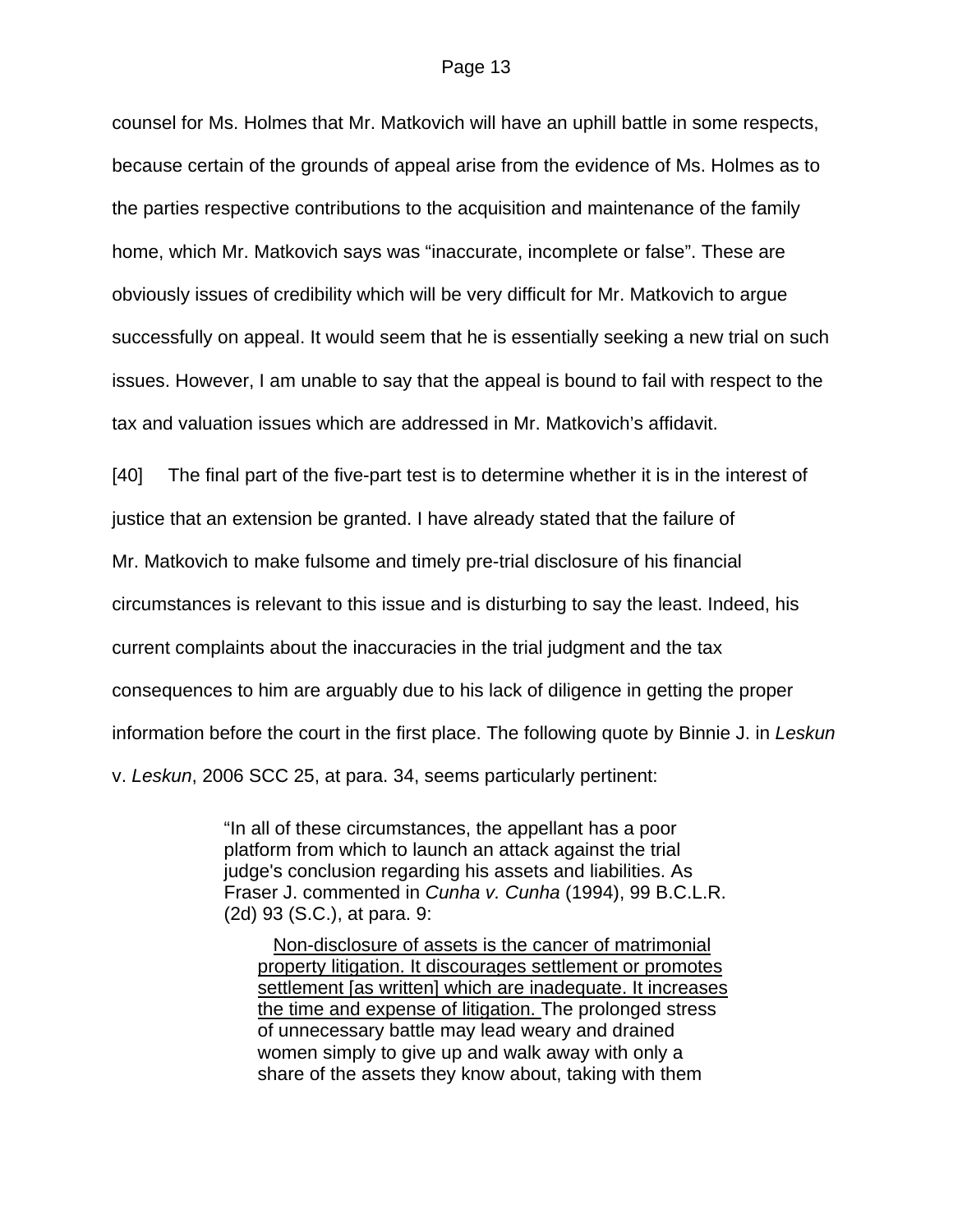the bitter aftertaste of a reasonably-based suspicion that justice was not done.

If problems of calculation exist the appellant is largely the author of his own difficulties. I would not interfere on that basis." (my emphasis)

[41] On the other hand, the test on this application to extend time is not so much

focused on the pre-trial history as it is with the status of the matter from the filing of the

notice of appeal going forward. In that context, and taking into account my responses to

the first four questions in the five-part test, I am unable to conclude that it would be

contrary to the interest of justice to allow the appeal to proceed. As was noted in *Davies* 

v. *C.I.B.C.*, cited above, at p. 260:

"The fifth [the interests of justice] question I think to be the most important as it encompasses the other four questions and states the decisive question. Here the interests of the parties are opposed. If the appeals go ahead the respondents will incur costs and risk. If they do not go ahead, the appellants will have lost the everything that they have built over many years. I have already expressed the view based on the limited material available that the appellants' arguments will probably not prevail, but if the time is not extended the opportunity to make the arguments will be gone." (my emphasis)

Once again, those comments seem applicable to the case at bar.

# **The Interlocutory Appeal**

[42] With respect to the interlocutory appeal, nothing has been filed since the notice

of appeal on February 7, 2007. Indeed, there has been no application for an extension

of time on that appeal. Mr. Matkovich's counsel at the hearing before me explained that

no Appeal Record regarding the interlocutory appeal had yet been prepared or filed,

because it was apparently thought that the issue on that appeal had been "subsumed"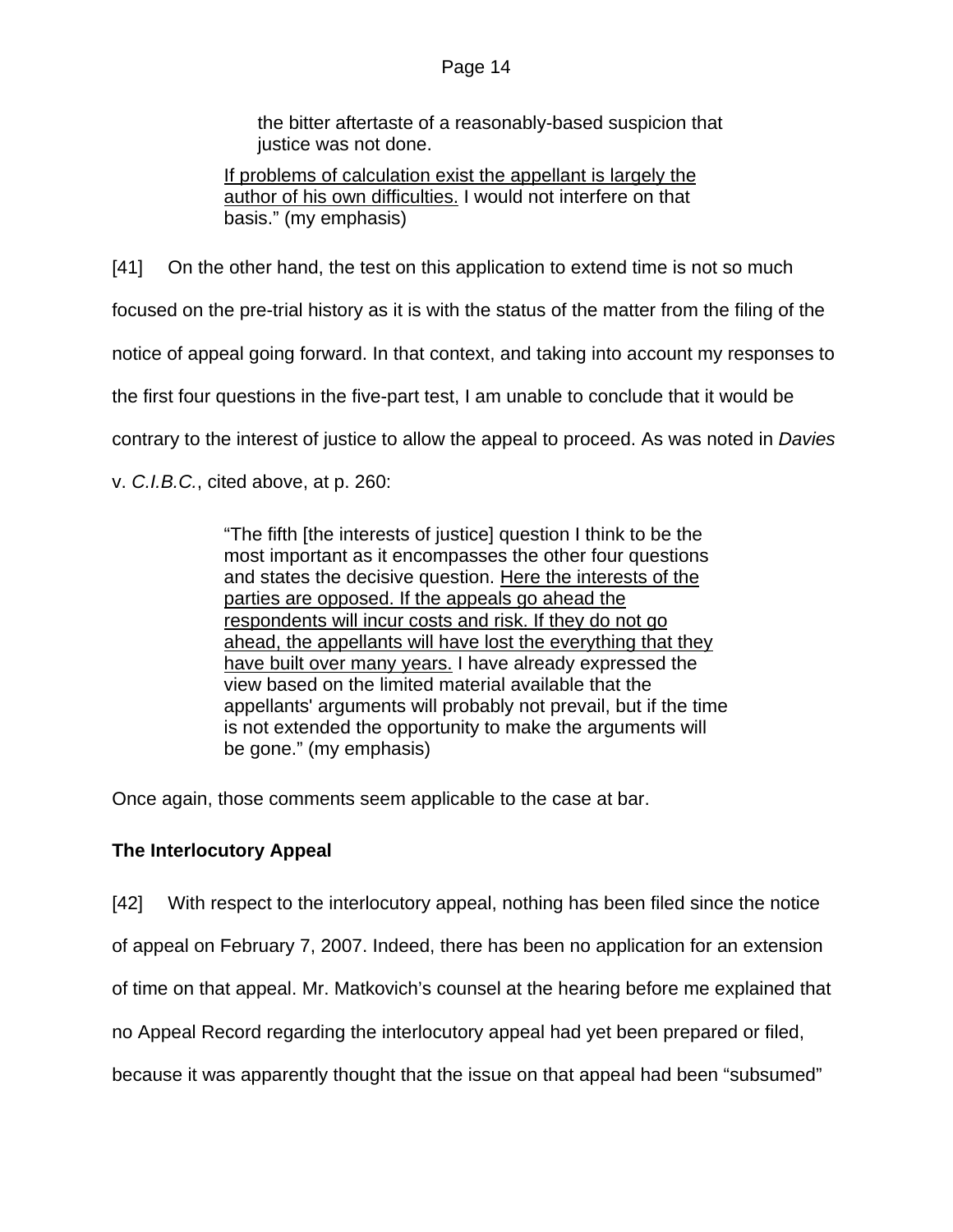in the judgment appeal, but that there was still an intention to proceed with the interlocutory appeal. Be that as it may, there is nothing to substantiate such an intention, as nothing has been filed for almost one year. Moreover, the communications between Mr. Matkovich's counsel and Ms. Holmes in the intervening months have all been with respect to the judgment appeal. Thus, I conclude that the appellant has not met his onus on the first aspect of the five-part test, and I am not satisfied that he has demonstrated a good faith intention to appeal the chambers judgment.

[43] Further, there is no way to assess the merit of this appeal because the grounds have never been articulated.

[44] However, with respect, I question whether Veale J. had the authority to direct, in his order of January 8, 2007, after striking Mr. Matkovich's answer and counter petition, that the trial "proceed on an uncontested basis". Under Rule 24(b) of the Yukon *Divorce Rules, 1986*, "Where a respondent spouse wishes to … oppose any relief claimed" under the petition for divorce, that spouse must file an answer and counter petition. Arguably by then, if the answer and counter petition are struck, there is no longer a basis for opposing the relief claimed in the petition. However, that may not be the end of the matter.

[45] There is no provision in the *Divorce Rules* for filing an appearance to become a "party of record", as in the *Rules of Court* in the Supreme Court. There is provision for the filing of a "Request for Notice" under Rule 32 of the *Divorce Rules*, which is analogous to an appearance, but the *Divorce Rules* are unclear whether the filing of such a document by a respondent spouse makes that spouse a party of record.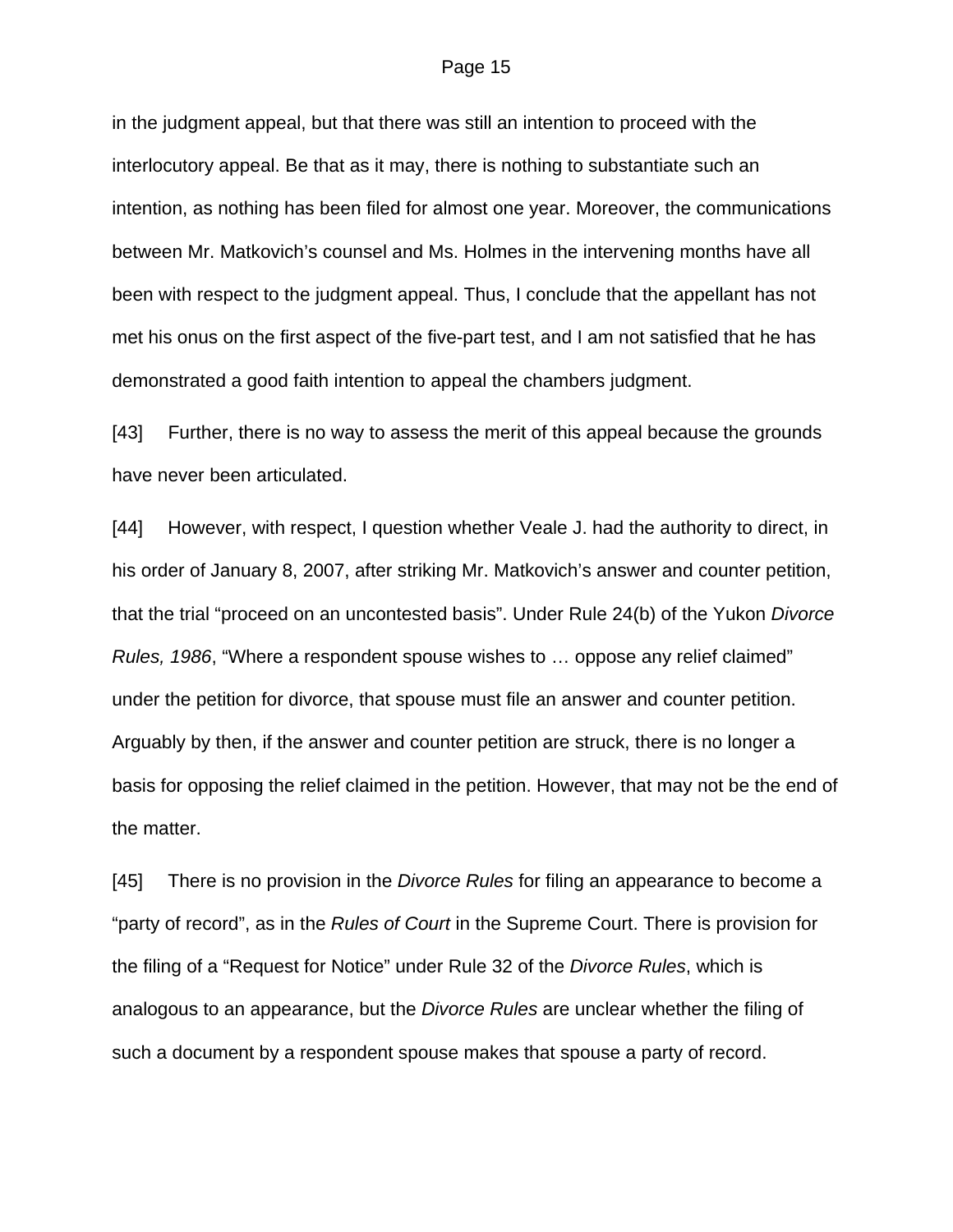[46] Rule 4 of the *Divorce Rules* states "Subject to these Rules, the [Divorce] Act and any enactment, the Rules of Court and Appendices thereto apply to proceedings and appeals under the Act."

[47] Veale J.'s Memorandum of Judgment of December 13, 2006 stated that if the respondent failed to comply with the orders set out therein, he may "have his pleadings (comprised of his Answer and Counter Petition), struck and the trial proceed as though no Appearance has been filed" under Rule 2. Then, in his Reasons for Judgment following the hearing on January  $8<sup>th</sup>$ , 2007, after striking the answer and counter petition, Veale J. ordered that the trial proceed "on an uncontested basis". Although he quoted both Rules 2(2) and 2(5)(g) of the *Rules of Court* in those Reasons, Veale J. failed to specify which subrule he was relying on as authority for his order. Rule 2(2)(d) permits the court to strike out a statement of defence and grant judgment, but it says nothing about proceeding on an uncontested basis. However, Rule 2(5)(g) states that where there has been non-compliance with the *Rules* by a respondent "the court may order the proceeding to continue as if no appearance had been entered or no defence had been filed."

[48] In *Ngo* v. *South Pacific Development Ltd.*, 2006 BCCA 182, Ryan J.A., delivering the judgment of the British Columbia Court of Appeal, held that the use of the disjunctive "or" in subrule 2(5)(g) provides for alternative outcomes, that is the court may order the proceeding to continue either as if no appearance had been entered or as if no defence had been filed. The difference is significant because an order that directs a proceeding to continue as if no defence had been filed still permits that party some form of representation at the trial in the event they wish to be represented. However, an order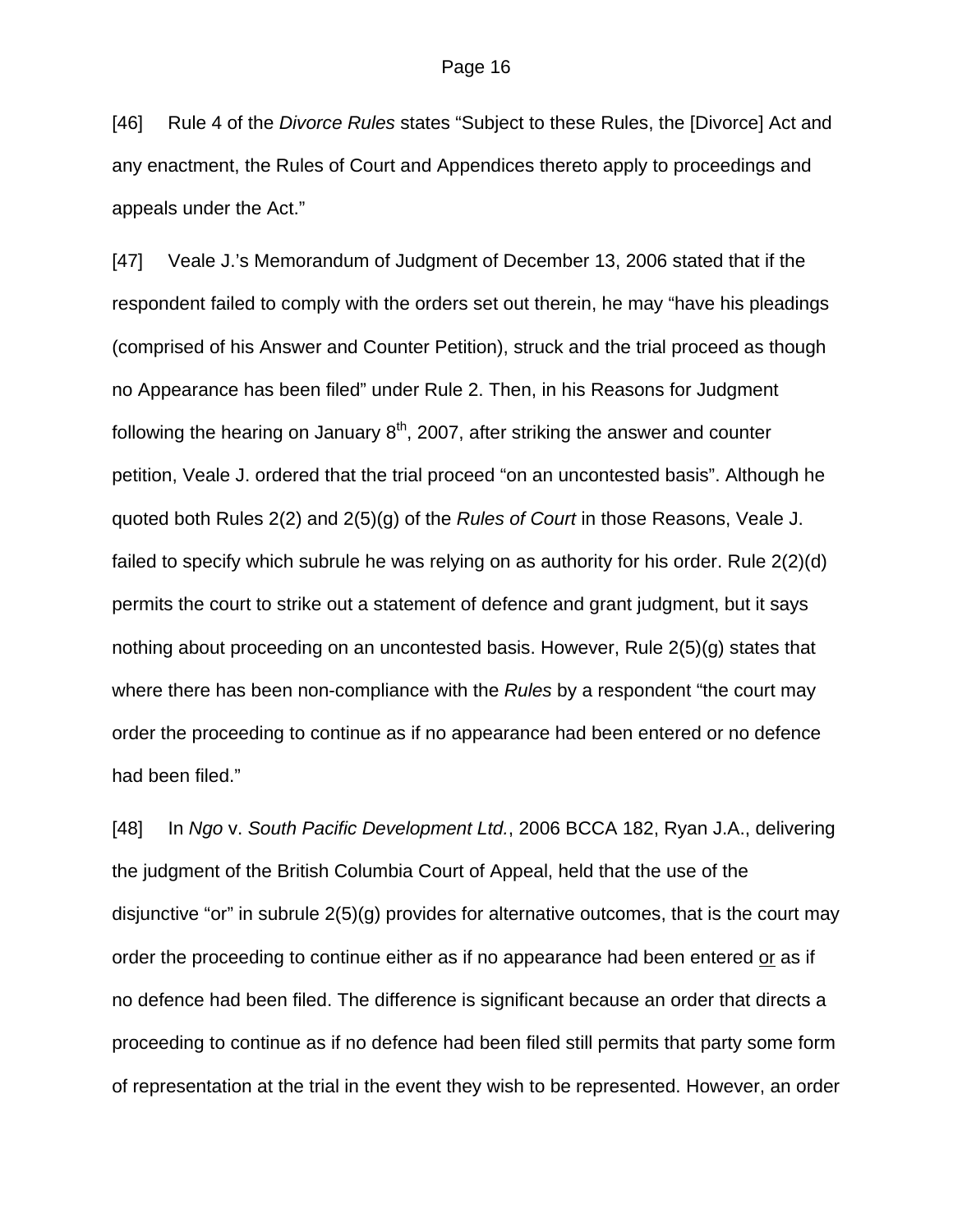that the proceeding continues as if no appearance had been entered means, as per the definition in Rule 1(8), that the party is no longer a "party of record". At para. 19 of *Ngo*, Ryan J.A. stated:

> "Without the appearance, the defendant loses his or her status as a party. If the appearance remains in place, the defendant maintains his or her status as a party of record."

[49] It appears that Veale J. was relying on Rule 2(5)(g) in making his order striking Mr. Matkovich's answer and counter petition and ordering that the trial proceed on an uncontested basis. However, given what was said in *Ngo,* he may not have had the authority to do both. I also note in passing that I recently presided over a divorce trial in the Supreme Court, coincidently involving the same counsel as counsel for Ms. Holmes in this case, where the respondent spouse had failed to file an answer and counter petition and was nevertheless allowed to appear at the trial, cross-examine, present evidence and make submissions, all without objection from the petitioner: *P.B.* v. *R.J.P.*, 2007 YKSC 59.

[50] Having said all that, I only raise the question because, by ordering that the trial proceed on an "uncontested basis" Mr. Matkovich may have believed that he could not appear at the trial, or if he did, that he would be unable to contest any of the evidence or submissions by Ms. Holmes, so there would be little point in doing so. Any potential confusion here would have been made worse by the fact that Mr. Matkovich, at that point, was apparently unrepresented by trial counsel.

[51] Nevertheless, I must say that I have little sympathy for Mr. Matkovich having found himself in that situation. For some unexplained reason, he failed to retain trial counsel throughout the course of these proceedings. While he retained Ms. Murrin to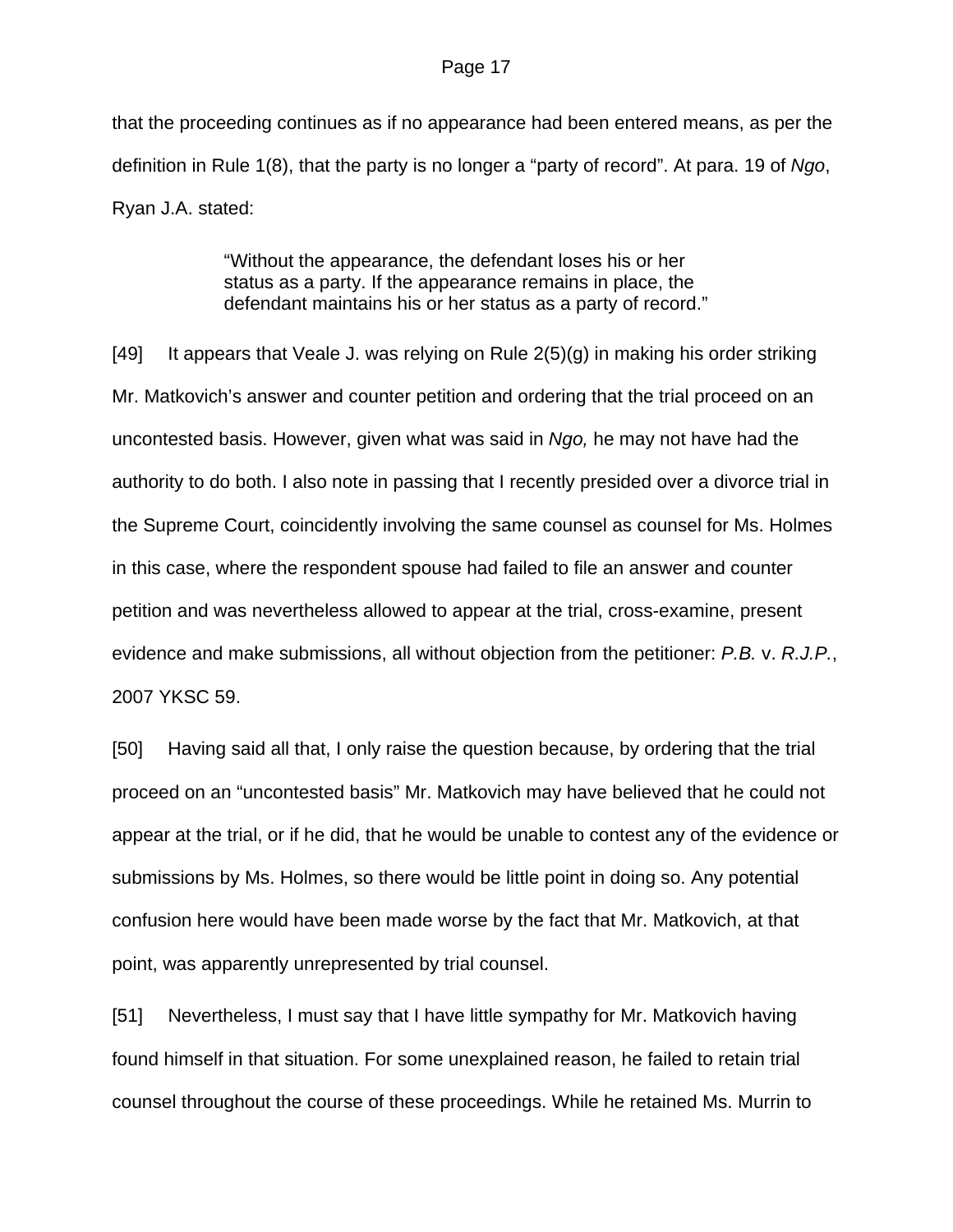represent him sometime prior to the filing of his answer and counter petition on November 3, 2006, and while she represented Mr. Matkovich on each of the pre-trial disclosure hearings, she made it abundantly clear throughout that she would not be representing him at trial.

[52] In any event, given the pre-trial history, I would have expected a greater degree of diligence by Mr. Matkovich in striving to keep his interlocutory appeal on track, if he was serious about pursuing it. He has not done so. Accordingly, I conclude it would not be contrary to the interest of justice to dismiss this appeal for non-compliance with the *Rules*.

#### **CONCLUSION**

[53] In the result, I make the following orders:

- 1. The respondent's application to dismiss the judgment appeal is dismissed.
- 2. The respondent's application to dismiss the interlocutory appeal is granted.
- 3. The appellant's application seeking leave to file his Appeal Record is granted. I am advised by counsel that the Appeal Record and the transcript are presently ready for filing, therefore I further order that they be filed within 14 days of the date of this order, and more particularly by February 18, 2008.
- 4. The appellant must also file his factum and an Appeal Book within 30 days after filing the Appeal Record.
- 5. Any failure by the appellant to meet these timelines will result in his appeal being automatically dismissed, unless a justice or a panel of this Court orders otherwise.